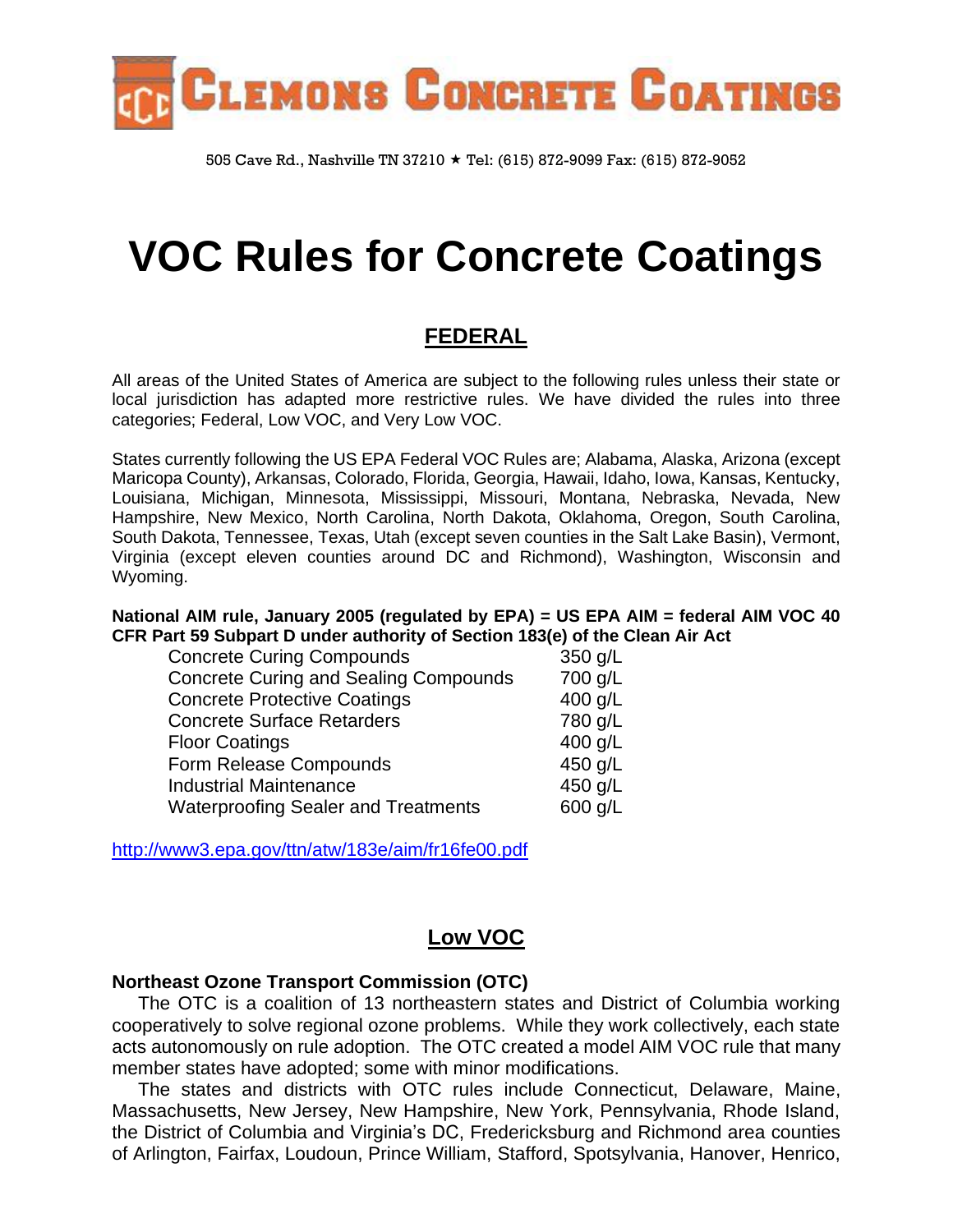Chesterfield, Charles City and Prince George. Vermont is a member of OTC but has not yet adopted the OTC VOC rule.

## **Northeast and Mid-Atlantic: OTC Phase I Model Rule, January 1 2005**

Concrete curing Compounds 350 g/L Form-Release Compounds 250 g/L Industrial Maintenance 340 g/L (Model Rule is 250 g/L: states select 340 g/L) Primers, Sealers and Undercoaters 250 g/L Stains 250 g/L Waterproofing Concrete/Masonry Sealers 400 g/L http:www.otcair.org

## **Lake Michigan Air Director's Consortium (LADCO)**

LADCO is a cooperative air quality group comprised of Illinois, Indiana, Wisconsin, Michigan and Ohio. It is a looser coalition than the OTC with no AIM VOC model rule. LADCO recommends adaption of OTC's Low VOC Rules.

Ohio, Illinois and Indiana have adopted the OTC's Low VOC Rules. Michigan and Wisconsin have yet to implement the Low VOC rules.

[http://www.ladco.org](http://www.ladco.org/)

**Canada** adopted Low VOC Rules similar to OTC on September 9, 2010.

**Arizona's Maricopa County** (Phoenix area) has adopted Low VOC Rules similar to OTC.

# **Very Low VOC**

## **California Air Resources Board (CARB)**

 In 1997 CARB was the first jurisdiction to adopt VOC rules more restrictive than US EPA. CARB updated its AIM VOC rule effective January 1, 2011.

## **South Coast Air Quality management District (SCAQMD)**

 The 2006 revisions to SCAQMD Rule 1113 for AIM VOCs are still in effect. SCAQMD is comprised of a number of cities in the greater Los Angeles basin. It establishes its own regulation separate from the California Air Resources Board (CARB). Rule 1113 is the strictest architectural coatings standard in the world.

### **California South Coast: SCAQMD Rule 113, July 1 2007 (plus Antelope Valley/Mojave Desert)**

| <b>Concrete-Curing Compounds</b>                 | $100$ g/L |
|--------------------------------------------------|-----------|
| Concrete-Curing Compounds (Roads & Bridges only) | 350g/L    |
| <b>Floor Coatings</b>                            | $50$ g/L  |
| <b>Industrial Maintenance Coatings</b>           | 100 g/L   |
| Primer, Sealers, and Undercoaters                | $100$ g/L |
| <b>Stains</b>                                    | $100$ g/L |
| Stain (clear)                                    | 250 g/L   |
| <b>Waterproofing Concrete/Masonry Sealers</b>    | 100 g/L   |
| http://www.aqmd.gov/rules/dowload.html Rule 1113 |           |

**California except South Coast; CARB SCM** (Suggested Control Measure) Categories Effective January 1, 2011.

Concrete Curing Compounds 350 g/L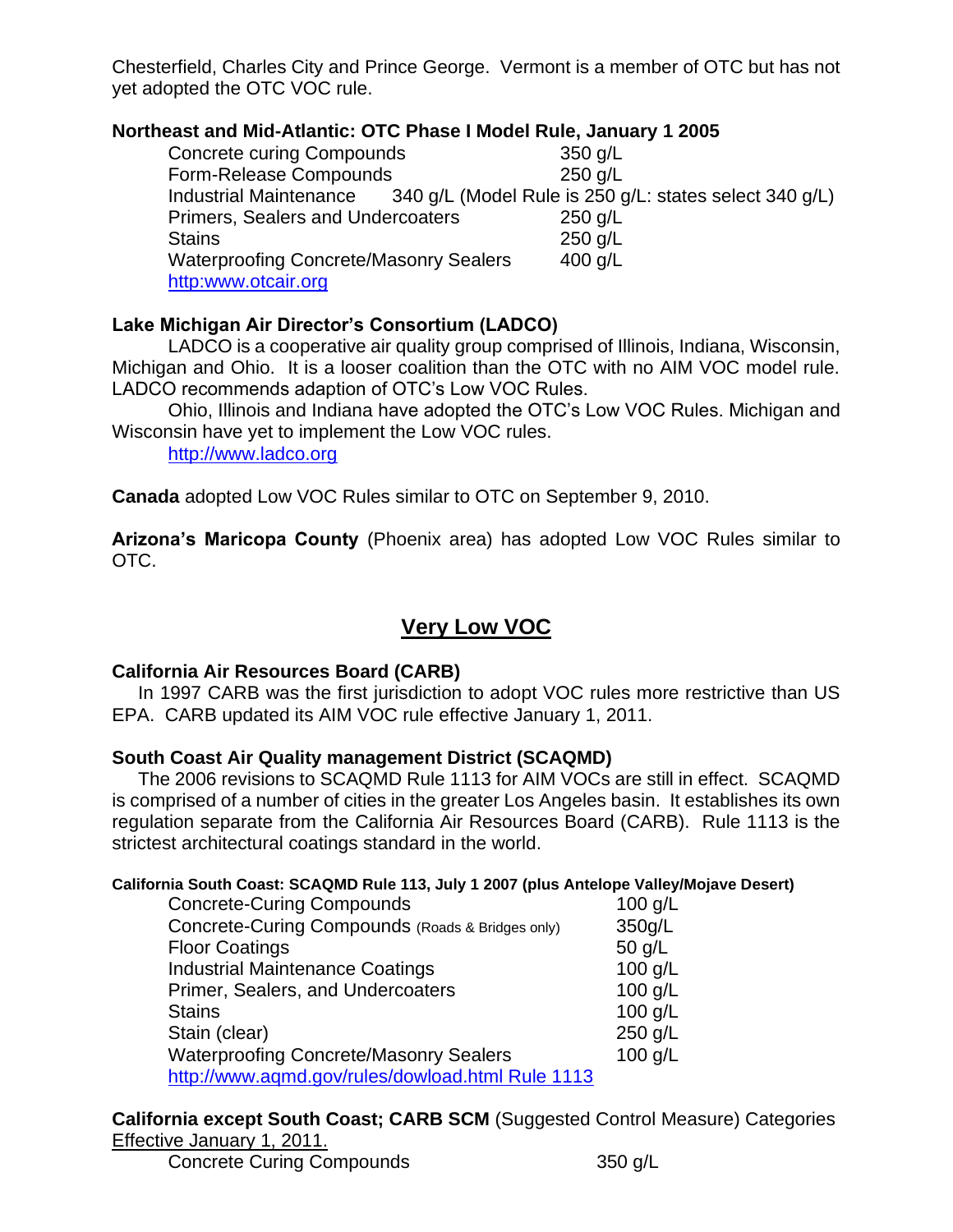| Concrete / Masonry Sealers                              | 100 $g/L$ |
|---------------------------------------------------------|-----------|
| <b>Floor Coatings</b>                                   | 250 g/L   |
| Form Release Compounds                                  | 250 g/L   |
| <b>Industrial Maintenance</b>                           | 250 g/L   |
| Primer, Sealer and Under-coaters                        | $100$ g/L |
| <b>Stains</b>                                           | 250 g/L   |
| <b>Waterproofing Membranes</b>                          | 250 g/L   |
| <b>Reactive Penetrating Sealer</b>                      | 350 g/L   |
| http://www.arb.ca.gov/coatings/arch/rules/VOClimits.pdf |           |

**Utah.** On January 1, 2015 Utah counties of Box Elder, Cache, Davis, Salt lake, Tooele, Utah and Weber adopted VOC rules similar to California. There is a sell-through period of three years for product manufactured prior to January 1, 2015.

**Maryland:** On January 1, 2017 Maryland adopted VOC rules similar to California. There is a sell-through period of three years for product manufactured prior to January 1, 2017.

**Delaware:** On March 1, 2017 Delaware adopted VOC rules similar to California. Products manufactured before March 1, 2017 will be allowed to be sold or used after March 1, 2017.

**Colorado:** On May 1, 2020 Colorado adopted VOC rules similar to California. Products manufactured before May 1, 2020 will be allowed to be sold or used after May 1, 2020.

#### **Key to Acronyms**

| AIM:    | Architectural, Industrial, Maintenance                                            |
|---------|-----------------------------------------------------------------------------------|
| CARB:   | California Air Resource Board (California EPA ARB)                                |
| EPA:    | <b>Environmental Protection Agency (US)</b>                                       |
| LADCO:  | Lake Michigan Air Directors Consortium (IL, IN, MI, OH, WI.)                      |
| OTC:    | Ozone Transport Commission (CT, DE, D.C., ME, MD, MA, NH, NJ, NY, PA, RI, VT, VA) |
| SCAQMD: | South Coast Air Quality Management District (Southern California)                 |
| VOC:    | Volatile Organic Compound                                                         |

All stated facts are for informational purposes only and are based solely on information known to Eagle Coatings as of the date of this document's publication. This document should not be considered accurate for legal purposes. All information is subject to change or correction at any time.